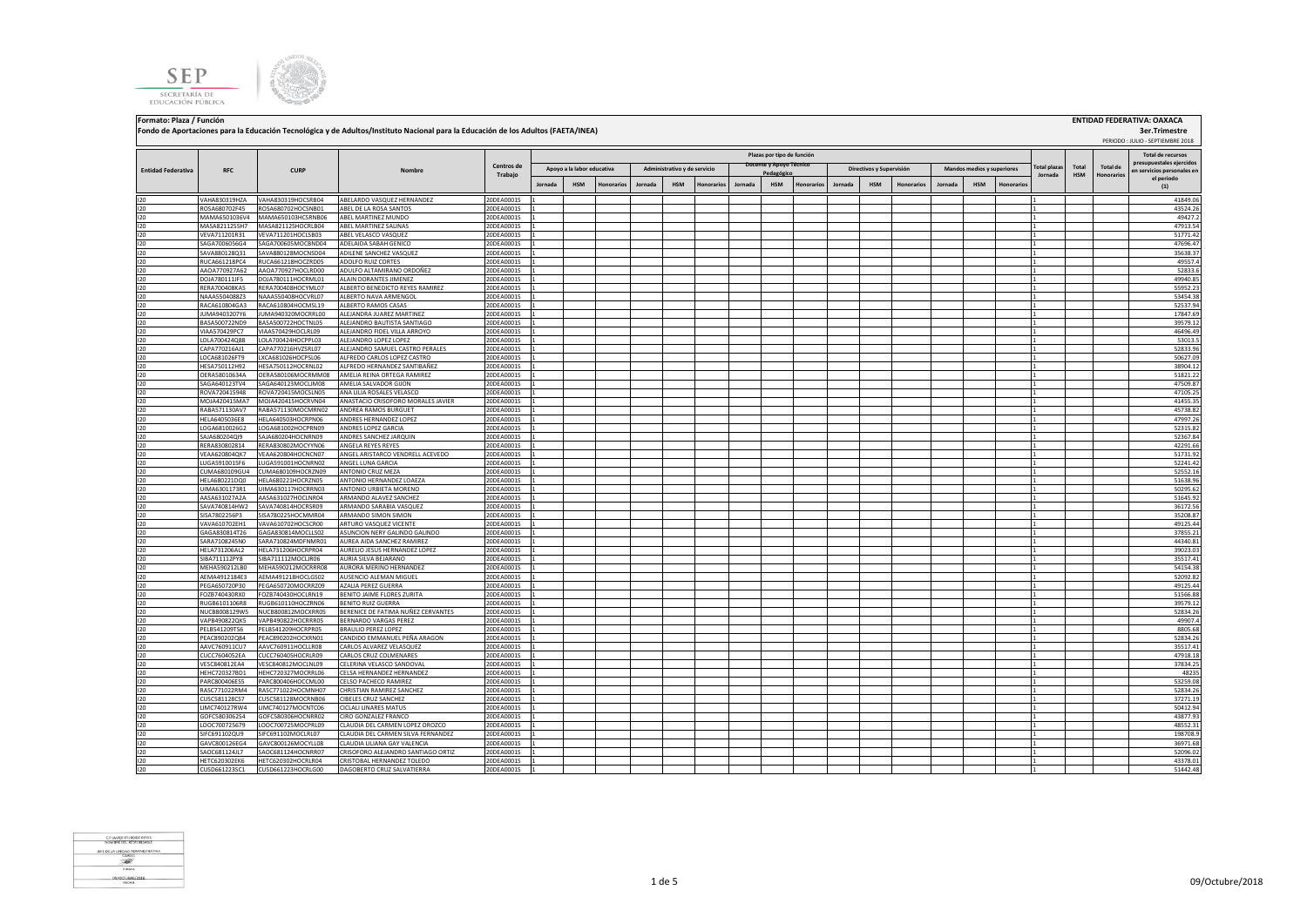| 120        | MAGD530225JB0                       | MAGD530225MOCNLL02                       | DALIA VICTORIA MANZANARES GIL                                 | 20DEA0001S               |  |  |  |  |  |  |  | 46996.13             |
|------------|-------------------------------------|------------------------------------------|---------------------------------------------------------------|--------------------------|--|--|--|--|--|--|--|----------------------|
| 120        | DIMD700627M67                       | DIMD700627HOCZRR07                       | DARIO DIAZ MARTINEZ                                           | 20DEA0001S               |  |  |  |  |  |  |  | 51288.76             |
| 120        | GAAD7505058R2                       | GAAD750505HOCRNV03                       | DAVID GARCIA ANGEL                                            | 20DEA0001S               |  |  |  |  |  |  |  | 53047.67             |
|            |                                     |                                          |                                                               |                          |  |  |  |  |  |  |  |                      |
| 120        | AELD701122UF4                       | AELD701122MVZRPL09                       | DOLORES ARELLANO LOPE2                                        | 20DEA0001S               |  |  |  |  |  |  |  | 44105.3              |
| 120        | HESD620525LU7                       | HESD620525MOCRNM06                       | DOMITILA HERNANDEZ SANCHEZ                                    | 20DEA0001S               |  |  |  |  |  |  |  | 49427.               |
| 120        | RACD610701TU6                       | RACD610701MOCMRR07                       | DORA MARTHA RAMIREZ CRUZ                                      | 20DEA0001S               |  |  |  |  |  |  |  | 53996.24             |
| 120        | MAGE860119SH2                       | MAGE860119MOCRND02                       | <b>FDITH MARTINEZ GONZALEZ</b>                                | 20DEA0001S               |  |  |  |  |  |  |  | 18897.69             |
| 120        | OIRE5802056H6                       | OIRE580205HOCRBD09                       | EDUARDO FELIPE ORTIZ ROBLES                                   | 20DEA0001S               |  |  |  |  |  |  |  | 48102.3              |
| 120        | OAGE860730RE6                       | OAGE860730HOCRTD05                       | EDUARDO ORDAZ GUTIERREZ                                       | 20DEA0001S               |  |  |  |  |  |  |  | 35530.82             |
| 120        | LOVE741027LG9                       | LOVE741027HOCPLD04                       | EDUARDO REY LOPEZ VILLAVICENCIO                               | 20DEA0001S               |  |  |  |  |  |  |  | 37039.77             |
| 120        | VAME761014UF8                       | VAME761014HOCSRD09                       | EDUARDO VASQUEZ MORGAN                                        | 20DEA0001S               |  |  |  |  |  |  |  | 47617.52             |
| 120        | VEAF611115D70                       | VEAE611115HDFRLD01                       | DUARDO VERDUZCO ALCALA                                        | 20DEA0001S               |  |  |  |  |  |  |  | 45021.48             |
|            | MACE610812JD7                       |                                          | ELENA MATUS CRUZ                                              | 20DEA0001S               |  |  |  |  |  |  |  | 50204.9              |
| 120        |                                     | MACE610812MOCTRL01                       |                                                               |                          |  |  |  |  |  |  |  |                      |
| 120        | RANE720804PU6                       | RANE720804HOCMCL06                       | ELEUTERIO RAMIREZ NICOLAS                                     | 20DEA0001S               |  |  |  |  |  |  |  | 41441.               |
| 120        | CAVE730510J34                       | CAVE730510MOCHCL01                       | ELIA CHACON VICENTE                                           | 20DEA0001S               |  |  |  |  |  |  |  | 45341.49             |
| 120        | JAOE570420U37                       | JAOE570420MOCRRL05                       | ELIA JARQUIN ORTIZ                                            | 20DEA0001S               |  |  |  |  |  |  |  | 41252.94             |
| 120        | MAGE910704KI3                       | MAGE910704MOCRNL08                       | ELIKA MARTINEZ GONZALEZ                                       | 20DEA0001S               |  |  |  |  |  |  |  | 17453.71             |
| 120        | GAME670305JJ4                       | GAME670305MOCRRL09                       | ELIZABETH GARCIA MARTINEZ                                     | 20DEA0001S               |  |  |  |  |  |  |  | 51113.6              |
| 120        | ROEL640123E63                       | ROXE640123MOCJXL06                       | ELIZABET ROJAS                                                | 20DEA0001S               |  |  |  |  |  |  |  | 50370.76             |
| 120        | LECE540605AN2                       | LECE540605MOCNRL06                       | ELOISA JOSEFINA LEON CRUZ                                     | 20DEA0001S               |  |  |  |  |  |  |  | 35859.07             |
|            |                                     |                                          |                                                               |                          |  |  |  |  |  |  |  |                      |
| 120        | LOSE641115LZ7                       | LOSE641115MOCPNL01                       | LPIDIA LOPEZ SANTIAGO                                         | 20DEA0001S               |  |  |  |  |  |  |  | 50275.53             |
| 120        | JICE590225TP9                       | JICE590225MOCMBL06                       | ELVIRA CECILIA JIMENEZ CABALLERO                              | 20DEA0001S               |  |  |  |  |  |  |  | 37330.61             |
| 120        | <b>RESES40714UM8</b>                | RESE540714HOCYNM03                       | <b>EMILIANO REYES SANTIAGO</b>                                | 20DEA0001S               |  |  |  |  |  |  |  | 50023.63             |
| 120        | BALE730714AD7                       | BALE730714HOCTPN00                       | ENRIQUE BAUTISTA LOPEZ                                        | 20DEA0001S               |  |  |  |  |  |  |  | 54748                |
| 120        | AEAE711116A45                       | AEAE711116HOCLVN09                       | ENRIQUE MAGNO ALEXANDRES AVENDAÑO                             | 20DEA0001S               |  |  |  |  |  |  |  | 51119.84             |
| 120        | RUSE630122PI8                       | RUSE630122HOCZNP00                       | PIFANIO ANTONIO RUIZ SANTIAGO                                 | 20DEA0001S               |  |  |  |  |  |  |  | 41197.28             |
| 120        | FOPE560130AZ7                       | FOPE560130HOCLBP00                       | EPIFANIO FLORES PUEBLITA                                      | 20DEA0001S               |  |  |  |  |  |  |  | 51415.6              |
|            |                                     |                                          |                                                               |                          |  |  |  |  |  |  |  |                      |
| 120        | SABE760410PJ9                       | SABE760410MOCNZR06                       | ERIKA ADRIANA SANCHEZ BAEZ                                    | 20DEA0001S               |  |  |  |  |  |  |  | 52834.08             |
| 120        | LOOE720214DS2                       | LOOE720214MOCPRR06                       | ERIKA PATRICIA LOPEZ OROZCO                                   | 20DEA0001S               |  |  |  |  |  |  |  | 48450.02             |
| 120        | GOPE610511J59                       | GOPE610511HOCNRR06                       | RNESTO GONZALEZ PERALTA                                       | 20DEA0001S               |  |  |  |  |  |  |  | 55368.76             |
| 120        | CAME700228B57                       | CAME700228HOCSNS03                       | ESEQUIAS CASTILLO MONTERO                                     | 20DEA0001S               |  |  |  |  |  |  |  | 45033.08             |
| 120        | MAMX720608I93                       | MXME720608MOCRTS02                       | ESPERANZA MARTINEZ MATUS                                      | 20DEA0001S               |  |  |  |  |  |  |  | 46445.29             |
| 120        | AAVE610921RK5                       | AAVE610921MOCRSS07                       | ESTHER ARAGON VASQUEZ                                         | 20DEA0001S               |  |  |  |  |  |  |  | 50358.6              |
|            |                                     |                                          |                                                               |                          |  |  |  |  |  |  |  |                      |
| 120        | AUAE641102KF8                       | AUAE641102HOCGLD00                       | EUDOXIO AGUILAR ALTAMIRANO                                    | 20DEA0001S               |  |  |  |  |  |  |  | 51998.24             |
| 120        | REPE631210J56                       | REPE631210MOCYRL02                       | ULALIA REYES PEREZ                                            | 20DEA0001S               |  |  |  |  |  |  |  | 46896.35             |
| 120        | NOME570303EB1                       | NOME570303MOCLNV02                       | EVELIA DEVORA NOLASCO MENDEZ                                  | 20DEA0001S               |  |  |  |  |  |  |  | 49091.2              |
| 120        | RAAF6506115R3                       | RAAF650611MOCMZS03                       | <b>FAUSTINA RAMIREZ AZCONA</b>                                | 20DEA0001S               |  |  |  |  |  |  |  | 49985.48             |
| 120        | MAPF580215Q33                       | MAPF580215HOCRRS00                       | <b>FAUSTINO MARTINEZ PEREZ</b>                                | 20DEA0001S               |  |  |  |  |  |  |  | 52396.82             |
| 120        | GUCF571020QL8                       | GUCF571020HOCTNL07                       | FELICIANO GUTIERREZ CONTRERAS                                 | 20DEA0001S               |  |  |  |  |  |  |  | 55953.48             |
| 120        | HEZF670206C56                       | HEZF670206HOCRRL06                       | FELIPE DE JESUS HEREDIA ZARATE                                | 20DEA0001S               |  |  |  |  |  |  |  | 50142.2              |
| 120        | SAFF701120411                       |                                          | FFLISA SANTANA FUENTES                                        | 20DEA0001S               |  |  |  |  |  |  |  | 50637.4              |
|            |                                     | SAFF701120MOCNNL09                       |                                                               |                          |  |  |  |  |  |  |  |                      |
| 120        | SASF600530QK2                       | SASF600530HOCNNR06                       | FERNANDO SANCHEZ SANCHEZ                                      | 20DEA0001S               |  |  |  |  |  |  |  | 39579.12             |
| 120        | HEMF741112KP9                       | HEMF741112MOCRRD04                       | FIDELINA HERNANDEZ MERINO                                     | 20DEA0001S               |  |  |  |  |  |  |  | 49839.68             |
| 120        | MASF6303238T1                       | MASF630323HOCYND03                       | <b>IDEL MAYREN SANCHEZ</b>                                    | 20DEA0001S               |  |  |  |  |  |  |  | 52833.96             |
| 120        | VAPF700302642                       | VAPF700302MOCLRL01                       | FLOR INES VALENCIA PEREZ                                      | 20DEA0001S               |  |  |  |  |  |  |  | 43947.43             |
| 120        | GALF7301112S5                       | GALF730111MOCRPR03                       | FRANCISCA GUILLERMINA GARCIA LOPEZ                            | 20DEA0001S               |  |  |  |  |  |  |  | 51825.79             |
| 120        | LOMF6504039G1                       | LOMF650403MOCPJR07                       | FRANCISCA OFELIA LOPEZ MEJIA                                  | 20DEA0001S               |  |  |  |  |  |  |  | 50865.72             |
|            |                                     |                                          |                                                               |                          |  |  |  |  |  |  |  |                      |
| 120        | RICF691004R13                       | RICF691004MOCSRR00                       | RANCISCA RIOS CRUZ                                            | 20DEA0001S               |  |  |  |  |  |  |  | 40658.27             |
| 120        | GAAF6806043C1                       | GAAF680604HOCLGR01                       | FRANCISCO GALLARDO AGUILAR                                    | 20DEA0001S               |  |  |  |  |  |  |  | 45314.               |
| 120        | GACE571004GI7                       | GACF571004HOCRHR01                       | FRANCISCO GARCIA CHIÑAS                                       | 20DEA0001S               |  |  |  |  |  |  |  | 52833.96             |
| 120        | RERF640714MT0                       | RERF640714HOCYMR06                       | FRANCISCO REYES RAMIREZ                                       | 20DEA0001S               |  |  |  |  |  |  |  | 55723.48             |
| 120        | SAGF5810277I0                       | SAGF581027HOCNRR04                       | FRUMENCIO SANTIAGO GARCIA                                     | 20DEA0001S               |  |  |  |  |  |  |  | 54898.76             |
| 120        | MOGG820814NN5                       | MOGG820814MOCRMB07                       | GABRIELA ROSALBA MORALES GOMEZ                                | 20DEA0001S               |  |  |  |  |  |  |  | 46000.64             |
| 120        | LORG610918UD7                       | LORG610918HOCPDN07                       | <b>GENARO LOPEZ RODRIGUEZ</b>                                 | 20DEA0001S               |  |  |  |  |  |  |  | 53804.3              |
|            |                                     |                                          |                                                               |                          |  |  |  |  |  |  |  |                      |
| 120        | SICG6111051N5                       | SICG611105HOCLRR01                       | <b>GERARDO SILVA CERVANTES</b>                                | 20DEA0001S               |  |  |  |  |  |  |  | 48710.62             |
| 120        | SOLG690528TF0                       | SOLG690528HOCSPR03                       | <b>GERMAN SOSA LOPEZ</b>                                      | 20DEA0001S               |  |  |  |  |  |  |  | 51772.58             |
| 120        | MEMG500619699                       | MEMG500619HOCNRR03                       | GERVASIO MENDOZA MARTINEZ                                     | 20DEA0001S               |  |  |  |  |  |  |  | 51673.14             |
| 120        | HEDG730227D28                       | HEDG730227HOCRZL06                       | GILBERTO HERNANDEZ DIAZ                                       | 20DEA0001S               |  |  |  |  |  |  |  | 50330.9              |
| 120        | PALG790223FB4                       | PALG790223MOCCPV09                       | GIOVANNA PAOLA PACHECO LOPEZ                                  | 20DEA0001S               |  |  |  |  |  |  |  | 37242.89             |
| 120        | SARG681003E78                       | SARG681003MOCNSS02                       | <b>GISELA SANDOVAL ROSALES</b>                                | 20DEA0001S               |  |  |  |  |  |  |  | 48981.74             |
| 120        | COLG761231BD1                       | COLG761231MOCRYL08                       | GLADYS JACCIRY CORTEZ LEYVA                                   | 20DEA0001S               |  |  |  |  |  |  |  | 43221.83             |
| 120        | CUGG650417G39                       | CUGG650417MOCRTL09                       | GLORIA GUADALUPE CRUZ GUTIERREZ                               | 20DEA0001S               |  |  |  |  |  |  |  | 45225.72             |
|            |                                     |                                          |                                                               |                          |  |  |  |  |  |  |  |                      |
| 120        | SIRG5212064RA                       | SIRG521206MOCLZL05                       | GLORIA LOURDES SILVA RUIZ                                     | 20DEA0001S               |  |  |  |  |  |  |  | 52894.               |
| 120        | CUGG6004177EA                       | CUGG600417MOCRRL02                       | <b>GLORIA REBECA CRUZ GARCIA</b>                              | 20DEA0001S               |  |  |  |  |  |  |  | 51422.58             |
| 120        | SACG6309299K0                       | SACG630929HJCLRN06                       | GONZALO SALGADO CARBALLO                                      | 20DEA0001S               |  |  |  |  |  |  |  | 41949.59             |
| 120        | EARG740312GR1                       | EARG740312HOCVZR08                       | <b>GREGORIO EVANGELISTA RUIZ</b>                              | 20DEA0001S               |  |  |  |  |  |  |  | 52834.26             |
| 120        | CUCG681108KR1                       | CUCG681108MOCRSD04                       | <b>GUADALUPE CRUZ CASTRO</b>                                  | 20DEA0001S               |  |  |  |  |  |  |  | 51649.               |
| 120        | LOCG650407U15                       | LOCG650407MOCPRD05                       | <b>GUADALUPE LOPEZ CARRASCO</b>                               | 20DEA0001S               |  |  |  |  |  |  |  | 54870.9              |
| 120        | MITG661021CH3                       | MITG661021MOCRRD01                       | <b>GUADALUPE MIRANDA TERAN</b>                                | 20DEA0001S               |  |  |  |  |  |  |  | 53150.66             |
|            |                                     |                                          |                                                               |                          |  |  |  |  |  |  |  |                      |
| 120        | ZOHG720608NS8                       | ZOHG720608HDFRBL09                       | GUILLERMO IVES ZORRILLA HABANA                                | 20DEA0001S               |  |  |  |  |  |  |  | 43226.7              |
| 120        | VASG600313UP5                       | VASG600313HOCRNL08                       | <b>GUILLERMO VARGAS SANTOS</b>                                | 20DEA0001S               |  |  |  |  |  |  |  | 45836.82             |
| 120        | MARG6901078GA                       | MARG690107HOCRJS05                       | GUSTAVO GUILLERMO MARTINEZ ROJAS                              | 20DEA0001S               |  |  |  |  |  |  |  | 35853.               |
| 120        | BARH901124PN5                       | BARH901124HOCRSB02                       | HEBER ESAU BARRIGA RIOS                                       | 20DEA0001S               |  |  |  |  |  |  |  | 45726.15             |
| 120        |                                     | HERH580904HGRRZC08                       | HECTOR JAVIER HERNANDEZ RUIZ                                  | 20DEA0001S               |  |  |  |  |  |  |  | 49089.92             |
|            | HERH580904K48                       |                                          |                                                               | 20DEA0001S               |  |  |  |  |  |  |  | 51419.76             |
| 120        | LOAH641025SN2<br>LOAH641025HOCPNC08 |                                          | HECTOR LOPEZ ANTONIO                                          |                          |  |  |  |  |  |  |  |                      |
|            |                                     |                                          |                                                               |                          |  |  |  |  |  |  |  |                      |
| 120        | GUDH680108EC7                       | GUDH680108HOCTZL01                       | HELADIO GUTIERREZ DIAZ                                        | 20DEA0001S               |  |  |  |  |  |  |  | 55841.22             |
| 120        | AAAH661028RL7                       | AAAH661028MOCRRR00                       | HERMELINDA EMELIA ARAGON ARANGO                               | 20DEA0001S               |  |  |  |  |  |  |  | 49791.2              |
| 120        | LOCH780529JC7                       | LOCH780529HOCPRR03                       | HIRAM LOPEZ CARRASCO                                          | 20DEA0001S               |  |  |  |  |  |  |  | 50759.49             |
| 120        | SARH771127QB6                       | SARH771127MOCLDR06                       | HORTENSIA SALVADOR RODRIGUEZ                                  | 20DEA0001S               |  |  |  |  |  |  |  | 41653.69             |
| 120        | ROVH580406P33                       | ROVH580406HOCSSM02                       | HUMBERTO JULIAN ROSETTE VASQUEZ                               | 20DEA0001S               |  |  |  |  |  |  |  | 46277.48             |
| 120        | RESI7509116Z0                       | RESI750911MOCYNL00                       | <b>ILSE REYES SANTIAGO</b>                                    | 20DEA0001S               |  |  |  |  |  |  |  | 40911.26             |
|            | <b>BARI611017RGA</b>                |                                          | <b>INES BAUTISTA RAMIREZ</b>                                  | 20DEA0001S               |  |  |  |  |  |  |  | 38426.64             |
| 120        |                                     | BARI611017MOCTMN02                       |                                                               |                          |  |  |  |  |  |  |  |                      |
| 120<br>120 | CUGI5611161CA<br>ROAI6903177G4      | CUGI561116MOCRRN02<br>ROAI690317MOCDRR00 | <b>INES CRUZ GARCIA</b><br>IRLANDA GERTRUDIS RODRIGUEZ ARAGON | 20DEA0001S<br>20DEA0001S |  |  |  |  |  |  |  | 46461.11<br>43173.83 |

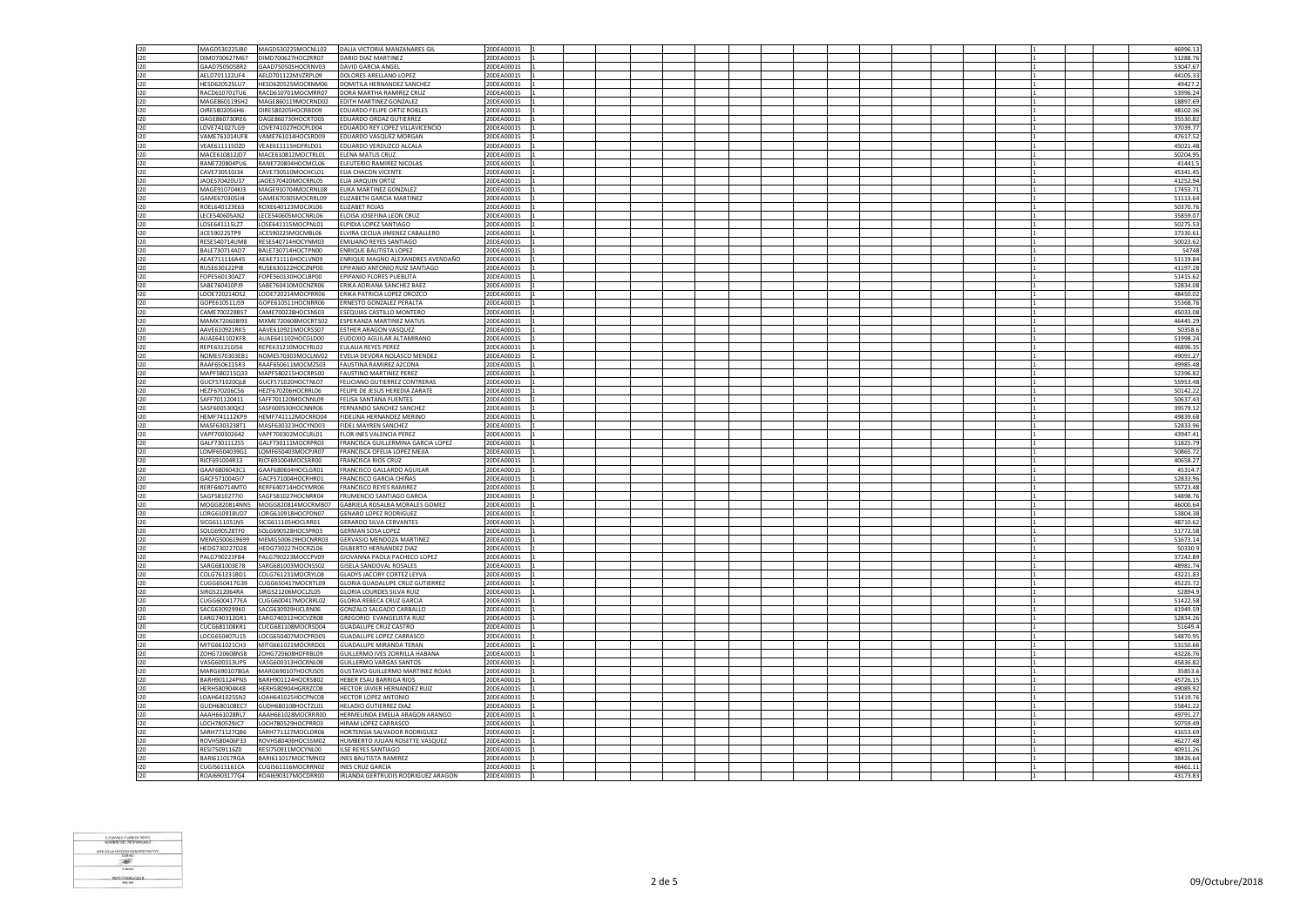| 120        | AAPI850527V84                  | AAPI850527MOCRCR04                                     | IRMA ARAGON PACHECO                                                       | 20DEA0001S               |  |  |  |  |  |  |  | 38751.92             |
|------------|--------------------------------|--------------------------------------------------------|---------------------------------------------------------------------------|--------------------------|--|--|--|--|--|--|--|----------------------|
| 120        | GATI700220R64                  | GATI700220MOCRMR07                                     | <b>IRMA GARCIA TAMAYO</b>                                                 | 20DEA0001S               |  |  |  |  |  |  |  | 52452.05             |
| 120        | HEHI660424P63                  | HEHI660424MOCRRR03                                     | <b>IRMA HERNANDEZ HERNANDEZ</b>                                           | 20DEA0001S               |  |  |  |  |  |  |  | 49091.27             |
|            |                                |                                                        |                                                                           |                          |  |  |  |  |  |  |  |                      |
| 120        | PAC1710506QF6                  | PACI710506MOCSNS03                                     | <b>ISABEL PASTOR CONTRERAS</b>                                            | 20DEA0001S               |  |  |  |  |  |  |  | 42807.64             |
| 120        | AAMI760421KP2                  | AAMI760421MOCLRS02                                     | ISELA ALEJANDRA ALVAREZ MORENO                                            | 20DEA0001S               |  |  |  |  |  |  |  | 46038.05             |
| 120        | OOLI721127RE9                  | OOLI721127MOCRPS05                                     | <b>ISELA OROZCO LOPEZ</b>                                                 | 20DEA0001S               |  |  |  |  |  |  |  | 52622.58             |
| $120 -$    | CAG14412171T5                  | CAGI441217HOCSRS06                                     | ISRAEL CASTILLE IOS GARCIA                                                | 20DEA0001S               |  |  |  |  |  |  |  | 44807.48             |
| 120        | SISI7611031L3                  | SISI761103HOCLNS05                                     | <b>ISRAEL SILVA SANTOS</b>                                                | 20DEA0001S               |  |  |  |  |  |  |  | 48554.               |
| 120        | MARI780504T25                  | MARI780504HOCRSV08                                     | IVAN MARTINEZ RIOS                                                        | 20DEA0001S               |  |  |  |  |  |  |  | 50516.58             |
| 120        | LOGJ5909045I0                  | LOGJ590904HOCPMM07                                     | JAIME LOPEZ GOMEZ                                                         | 20DEA0001S               |  |  |  |  |  |  |  | 51542.58             |
| 120        | ZAMJ7005021V0                  | ZAMJ700502HOCVRM03                                     | JAIME ZAVALETA MIRANDA                                                    | 20DEA0001S               |  |  |  |  |  |  |  |                      |
|            |                                |                                                        |                                                                           |                          |  |  |  |  |  |  |  | 51637.72             |
| $120 -$    | GORI681203GH6                  | GORJ681203HOCNZV07                                     | <b>IAVIER GONZALEZ RUIZ</b>                                               | 20DEA0001S               |  |  |  |  |  |  |  | 52932.08             |
| 120        | IURJ811203V25                  | IURJ811203HOCTYV01                                     | JAVIER ITURBIDE REYES                                                     | 20DEA0001S               |  |  |  |  |  |  |  | 52834.2              |
| 120        | MEDJ630930RG6                  | MEDJ630930HOCRZR00                                     | JERONIMO MANUEL MERINO DIAZ                                               | 20DEA0001S               |  |  |  |  |  |  |  | 50507.3              |
| 120        | TOPJ741111UZ4                  | TOPJ741111HOCRRS00                                     | JESUS MARTIN TORRES PEREZ                                                 | 20DEA0001S               |  |  |  |  |  |  |  | 51422.48             |
| 120        | DEGJ730102RL5                  | DEGJ730102HOCSRS04                                     | JESUS RANGEL DESALES GUERACH                                              | 20DEA0001S               |  |  |  |  |  |  |  | 50288.59             |
| 120        | AACJ640605G59                  | AACJ640605HOCLRR02                                     | JORGE ALFARO CORTES                                                       | 20DEA0001S               |  |  |  |  |  |  |  | 52443.7              |
| 120        | BALJ7408013A9                  | BALJ740801HOCRPR03                                     | JORGE BARENCA LÓPEZ                                                       | 20DEA0001S               |  |  |  |  |  |  |  | 53358.96             |
| 120        | CAAN7804215R6                  | CAXA780421HOCHXN02                                     | JOSE ANTONIO CHAVEZ                                                       | 20DEA0001S               |  |  |  |  |  |  |  | 50295.62             |
| 120        |                                | OIPJ690319MOCRNS06                                     | JOSEFA ORTIZ PANTOJA                                                      |                          |  |  |  |  |  |  |  | 51944.32             |
|            | OIPJ690319IK2                  |                                                        |                                                                           | 20DEA0001S               |  |  |  |  |  |  |  |                      |
| 120        | JULJ8503299J6                  | JULJ850329HOCRLS05                                     | JOSE JUAREZ LLAMAS                                                        | 20DEA0001S               |  |  |  |  |  |  |  | 52833.96             |
| 120        | CASL7004278W3                  | CASL700427HOCSNS03                                     | JOSE LUIS CASTILLEJOS SANTIAGO                                            | 20DEA0001S               |  |  |  |  |  |  |  | 50514.26             |
| $120 -$    | MAOI 560814GK3                 | MAQL560814HOCRRS03                                     | <b>IOSE LUIS MARTINEZ QUIROZ</b>                                          | 20DEA0001S               |  |  |  |  |  |  |  | 44106.28             |
| 120        | PAML7306075K6                  | PAML730607HOCDLS00                                     | JOSE LUIS PADILLA MILAN                                                   | 20DEA0001S               |  |  |  |  |  |  |  | 50366.18             |
| 120        | VIHI 730329D7A                 | VIHL730329HOCLRS03                                     | JOSE LUIS VILLEGAS HERRERA                                                | 20DEA0001S               |  |  |  |  |  |  |  | 39367.65             |
| 120        | GUMJ680814RK8                  | GUMJ680814MOCTRN02                                     | JUANA BELEM GUTIERREZ MORALES                                             | 20DEA0001S               |  |  |  |  |  |  |  | 49842.02             |
| 120        | AARJ620624MZ5                  | AARJ620624HOCPMN05                                     | JUAN APARICIO RAMIREZ                                                     | 20DEA0001S               |  |  |  |  |  |  |  | 38165.58             |
| 120        | LOGJ680624MYA                  | LOGJ680624HOCPNN02                                     | JUAN CARLOS LOPEZ GONZALEZ                                                | 20DEA0001S               |  |  |  |  |  |  |  | 52312.34             |
| 120        | SASJ720505R53                  | SASJ720505HDFNNN02                                     | JUAN GABRIEL SAN JUAN SAN JUAN                                            | 20DEA0001S               |  |  |  |  |  |  |  | 52065.58             |
|            |                                |                                                        |                                                                           |                          |  |  |  |  |  |  |  |                      |
| 120        | SAHJ7012204J7                  | SAHJ701220HOCNRN00                                     | JUAN JOSE SANTIAGO HERNANDEZ                                              | 20DEA0001S               |  |  |  |  |  |  |  | 51995.92             |
| 120        | SAMJ6612273N1                  | SAMJ661227HOCNJN09                                     | JUAN PASCUAL SANTIAGO MEJIA                                               | 20DEA0001S               |  |  |  |  |  |  |  | 51898.14             |
| 120        | HERJ721022QP9                  | HERJ721022HOCRYN07                                     | JUAN SANTIAGO HERNANDEZ REYES                                             | 20DEA0001S               |  |  |  |  |  |  |  | 51995                |
| 120        | GAHJ7506198Z9                  | GAHJ750619HOCNRL02                                     | JULIAN FILIBERTO GANDARILLAS HERNANDEZ                                    | 20DEA0001S               |  |  |  |  |  |  |  | 52833.96             |
| 120        | LOGJ6502272F3                  | LOGJ650227HOCPLL02                                     | JULIO CESAR LOPEZ GALVEZ                                                  | 20DEA0001S               |  |  |  |  |  |  |  | 47301.               |
| 120        | JUZJ7605064H3                  | JUZJ760506HOCRVS07                                     | JUSTINO ORLANDO JUAREZ ZAVALETA                                           | 20DEA0001S               |  |  |  |  |  |  |  | 43792.1              |
| 120        | VACJ8002197J3                  | VACJ800219HOCLSS01                                     | JUSTINO VALDEZ CISNEROS                                                   | 20DEA0001S               |  |  |  |  |  |  |  | 35651.2              |
| 120        | ROVL500215KT2                  | ROVL500215HOCDLM09                                     | LAMBERTO RODRIGUEZ VILLASEÑOR                                             | 20DEA0001S               |  |  |  |  |  |  |  | 51640.1              |
| 120        | AOSL6102013P2                  | AOSL610201MOCLNR04                                     | LAURA VICTORIA ALCOZER SANCHEZ                                            | 20DEA0001S               |  |  |  |  |  |  |  | 45551.03             |
| 120        | VIAL6908017G5                  | VIAL690801HOCLNN06                                     | <b>LEONEL VILLEGAS ANGELES</b>                                            | 20DEA0001S               |  |  |  |  |  |  |  | 45033.08             |
| 120        | CARL580914JT5                  | CARL580914MOCSML03                                     | LILIA CASTILLO ROMERO                                                     | 20DEA0001S               |  |  |  |  |  |  |  | 46962.5              |
| 120        | VIHL860812N59                  | VIHL860812MOCLRR01                                     | LORENA SOCORRO VILLAGOMEZ HERRERA                                         | 20DEA0001S               |  |  |  |  |  |  |  | 36631.83             |
| 120        | SAPL391210D19                  | SAPL391210MOCNLR08                                     | LORETO GRACIELA SANTIAGO PALMA                                            | 20DEA0001S               |  |  |  |  |  |  |  | 44921.48             |
| $120 -$    | OIPL630211I76                  | OIPL630211MOCRRR00                                     | LOURDES ORTIZ PEREZ                                                       | 20DEA0001S               |  |  |  |  |  |  |  | 53020.46             |
|            |                                |                                                        |                                                                           |                          |  |  |  |  |  |  |  |                      |
| 120        | PELU6001079G5                  | PEXL600107HOCRXC02                                     | LUCIANO JULIAN PEREZ                                                      | 20DEA0001S               |  |  |  |  |  |  |  | 51422.58             |
| 120        | PECL830417329                  | PECL830417HOCRBS05                                     | LUIS ALBERTO PEREA CABRERA                                                | 20DEA0001S               |  |  |  |  |  |  |  | 52833.9              |
|            |                                |                                                        |                                                                           |                          |  |  |  |  |  |  |  |                      |
| 120        | OASL630910SA3                  | OASL630910HOCRNS07                                     | LUIS ANGEL ORDAZ SANTIAGO                                                 | 20DEA0001S               |  |  |  |  |  |  |  | 50985.42             |
| 120        | PEGL650921NC8                  | PEGL650921HOCRRS04                                     | LUIS ARTURO PEREZ GARCIA                                                  | 20DEA0001S               |  |  |  |  |  |  |  | 53433.96             |
| 120        | PECL551009399                  | PECL551009HOCXBS05                                     | LUIS JAIME PEÑA CABALLERO                                                 | 20DEA0001S               |  |  |  |  |  |  |  | 52983.96             |
| 120        | GOCL5306113T1                  | GOCL530611HOCMSS00                                     | LUIS RAFAEL GOMEZ CASTILLO                                                | 20DEA0001S               |  |  |  |  |  |  |  | 50289.7              |
| 120        | SAZL681127268                  | SAZL681127HOCNRS06                                     | LUIS VIRGILIO SANTOS ZARATE                                               | 20DEA0001S               |  |  |  |  |  |  |  | 50621.22             |
| 120        | SALU7003208L4                  | SAXL700320MOCNXZ06                                     | LUZ MARIA DOLORES SANCHEZ                                                 | 20DEA0001S               |  |  |  |  |  |  |  | 46275.89             |
|            |                                |                                                        |                                                                           |                          |  |  |  |  |  |  |  |                      |
| 120<br>120 | RAAM6703046T9<br>BEAM6402169E2 | BEAM640216HOCRNN08                                     | RAAM670304MOCMNN08 MANUELA RAMIREZ ANTONIO<br>MANUEL BERNAL ANTONIO       | 20DEA0001S<br>20DEA0001S |  |  |  |  |  |  |  | 52852.66             |
|            |                                |                                                        |                                                                           |                          |  |  |  |  |  |  |  | 51910.2              |
| 120        | MOHM621223UJ8                  | MOHM621223HOCRRN02                                     | MANUEL MORGAN HERNANDEZ                                                   | 20DEA0001S               |  |  |  |  |  |  |  | 45027.28             |
| 120        | VIRM630326K46                  | VIRM630326HOCVMN00                                     | MANUEL VIVEROS RAMIREZ                                                    | 20DEA0001S               |  |  |  |  |  |  |  | 51991.28             |
| 120        | MOSM630525QJ4                  | MOSM630525MOCNSR04                                     | MARCELA MONTERROSA SOSA                                                   | 20DEA0001S               |  |  |  |  |  |  |  | 54198.76             |
| 120        | AOSM610109R5A                  | AOSM610109MOCNNR08                                     | MARCELINA ANTONIO SANTOS                                                  | 20DEA0001S               |  |  |  |  |  |  |  | 52666.98             |
| 120        | RARM560721U6A                  | RARM560721HOCMDR05                                     | MARCELINO RAMIREZ RODRIGUEZ                                               | 20DEA0001S               |  |  |  |  |  |  |  | 46277.48             |
| 120        | GALM6010238X3                  | GALM601023MOCRNR04                                     | MARGARITA LETICIA GARCIA LUNA                                             | 20DEA0001S               |  |  |  |  |  |  |  | 49091.27             |
| 120        |                                | JEMM770413CW5 JEMM770413HOCSJR00                       | MARGARITO DE JESUS MEJIA                                                  | 20DEA0001S               |  |  |  |  |  |  |  | 54346.36             |
| 120        | RIPM6406108C4                  | RIPM640610HOCSLR06                                     | MARGARITO RIOS PALACIOS                                                   | 20DEA0001S               |  |  |  |  |  |  |  | 56808.04             |
| 120        | MAPC700724R58                  | MAPC700724MOCRRR08                                     | MARIA CRISTINA MARTINEZ PEREZ                                             | 20DEA0001S               |  |  |  |  |  |  |  | 52800.66             |
| 120        | FEJC720716GW1                  | FEJC720716MOCRMR08                                     | MARIA DEL CARMEN FABIOLA FERIA JIMENEZ                                    | 20DEA0001S               |  |  |  |  |  |  |  | 30925.8              |
| 120        | FUSC7603059F9                  | FUSC760305MOCNLR09                                     | MARIA DEL CARMEN FUENTES SOLAR                                            | 20DEA0001S               |  |  |  |  |  |  |  | 50508.46             |
|            |                                |                                                        |                                                                           |                          |  |  |  |  |  |  |  |                      |
| 120<br>120 | JASA531102HS5                  | MAMC6609242V3 MAMC660924MOCRRR06<br>JASA531102MOCCNN00 | MARIA DEL CARMEN MARTINEZ MARTINEZ<br>MARIA DE LOS ANGELES JACINTO SANTOS | 20DEA0001S<br>20DEA0001S |  |  |  |  |  |  |  | 44838.12<br>54198.76 |
|            |                                |                                                        |                                                                           |                          |  |  |  |  |  |  |  |                      |
| 120        | AUGL551104EJ7                  | AUGL551104MOCGRR09                                     | MARIA DE LOURDES AGUIRRE GUERRERO                                         | 20DEA0001S<br>20DEA0001S |  |  |  |  |  |  |  | 45863.1<br>46057.99  |
| 120        | AACL561201QT9                  | AACL561201MMNYSR09                                     | MARIA DE LOURDES AYALA CISNEROS                                           |                          |  |  |  |  |  |  |  |                      |
| 120        | SOFP841030BTA                  | SOFP841030MOCSBL02                                     | MARIA DEL PILAR SOSA FABIAN                                               | 20DEA0001S               |  |  |  |  |  |  |  | 39271.89             |
| 120        | SICR6305233M0                  | SICR630523MDFRRC00                                     | MARIA DEL ROCIO SIERRA CORTES                                             | 20DEA0001S               |  |  |  |  |  |  |  | 44984.7              |
| 120        | BECR591007B48                  | BECR591007MGRRSS01                                     | MARIA DEL ROSARIO BERNAL CASTELLANOS                                      | 20DEA0001S               |  |  |  |  |  |  |  | 44227.93             |
| 120        | CUGR651007440                  | CUGR651007MOCRRS05                                     | MARIA DEL ROSARIO CRUZ GARCIA                                             | 20DEA0001S               |  |  |  |  |  |  |  | 48010.05             |
| 120        | JOSE770124SA1                  | JOSE770124MOCSNL00                                     | MARIA ELVIRA JOSE SANTIAGO                                                | 20DEA0001S               |  |  |  |  |  |  |  | 37834.25             |
| 120        | AEEI5612207KA                  | AEEI561220MVZRNS01                                     | MARIA ISABEL ARELLANO ENRIQUEZ                                            | 20DEA0001S               |  |  |  |  |  |  |  | 51305.5              |
| 120        | RALI650221AV2                  | RALI650221MDFMSS00                                     | MARIA ISABEL RAMIREZ LUIS                                                 | 20DEA0001S               |  |  |  |  |  |  |  | 43932.09             |
| 120        | LOST640114FJ9                  | LOST640114MOCPRR01                                     | MARIA TERESA LOPEZ SORIANO                                                | 20DEA0001S               |  |  |  |  |  |  |  | 42861.38             |
| 120        | SAMM631226FW9                  | SAMM631226MOCNRR01                                     | MARINA MA DE LA LUZ SANTIAGO MARTINEZ                                     | 20DEA0001S               |  |  |  |  |  |  |  | 49091.27             |
| 120        | PICM561128GZ3                  | PICM561128MOCNSR03                                     | MARISELA PINEDA CASTILLO                                                  | 20DEA0001S               |  |  |  |  |  |  |  | 50738.76             |
| 120        | MESM7010201H1                  | MESM701020MOCNLR06                                     | MARTHA ELENA MENDOZA SILVA                                                | 20DEA0001S               |  |  |  |  |  |  |  | 50766.17             |
| 120        | VIRM780808BC6                  | VIRM780808MOCLBR02                                     | MARTHA ELENA VILLAVICENCIO ROBLEDO                                        | 20DEA0001S               |  |  |  |  |  |  |  | 50168.19             |
|            | SARM6803143D4                  |                                                        | MATILDE MARGARITA SAAVEDRA REVILLA                                        |                          |  |  |  |  |  |  |  |                      |
| 120<br>120 | COAM630504S47                  | SARM680314MOCVVT02<br>COAM630504HOCRLR04               |                                                                           | 20DEA0001S<br>20DEA0001S |  |  |  |  |  |  |  | 52100.66             |
|            |                                |                                                        | MAURO CORTES ALTO                                                         |                          |  |  |  |  |  |  |  | 52100.66             |
| 120<br>120 | CUVM711021953                  | HECM781122PA4 HECM781122HOCRNR02<br>CUVM711021HOCRGGO8 | MAURO HERNANDEZ CANSECO<br>MIGUEL ALFONSO CURIOCA VEGA                    | 20DEA0001S<br>20DEA0001S |  |  |  |  |  |  |  | 53972.64<br>52834.26 |

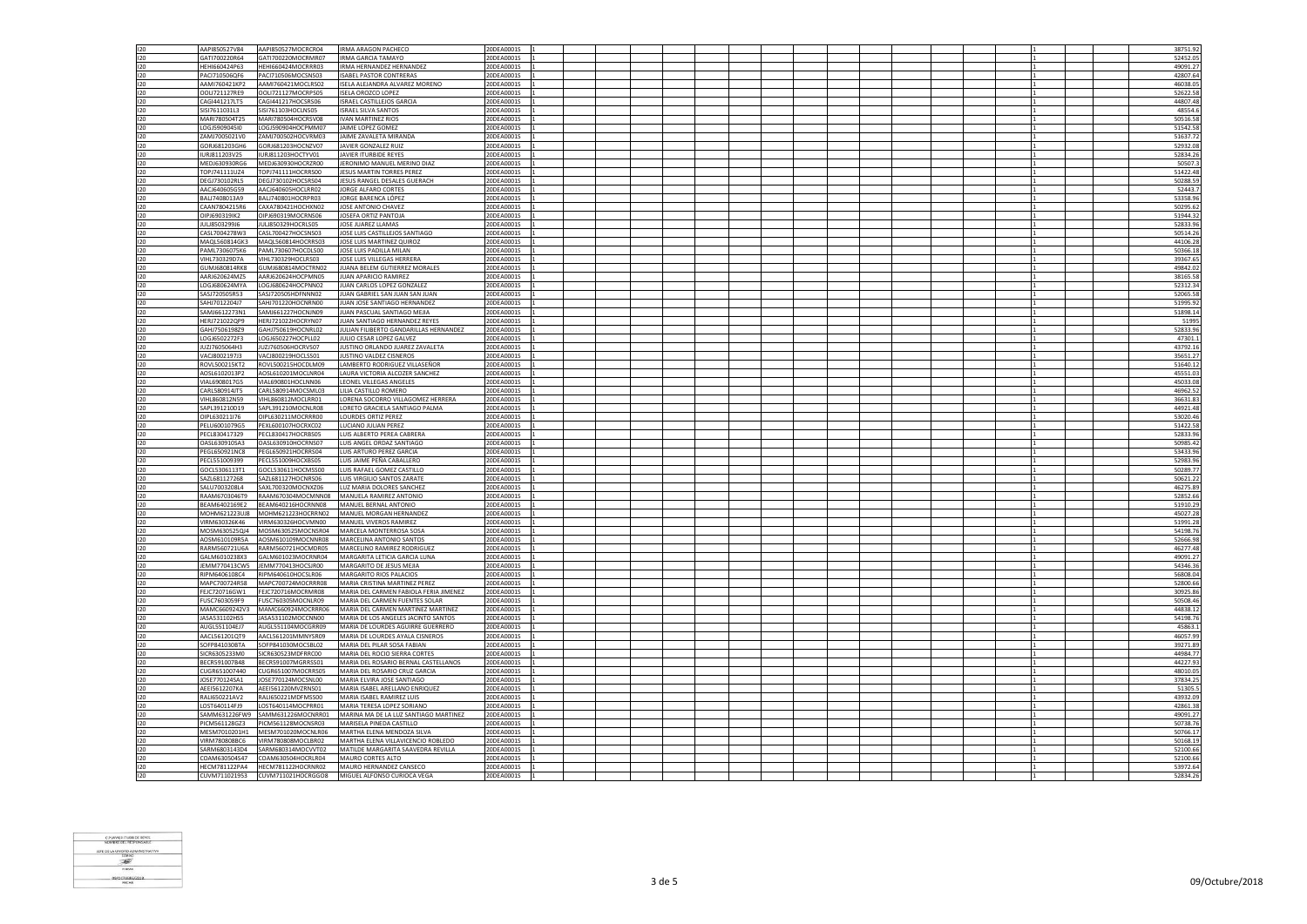|            | AIPM740928479                  | AIPM740928HOCRRG04                       | MIGUEL ANGEL ARIAS PORRAS                                | 20DEA0001S               |  |  |  |  |  | 39504.12             |
|------------|--------------------------------|------------------------------------------|----------------------------------------------------------|--------------------------|--|--|--|--|--|----------------------|
| 120<br>120 | SAAM690615DK7                  | SAAM690615HOCNQG02                       | MIGUEL ANGEL SANCHEZ AQUINO                              | 20DEA0001S               |  |  |  |  |  | 49427.2              |
| 120        | SOAM600301855                  | SOAM600301HOCLRG09                       | MIGUEL ANGEL SOLANA ARANDA                               | 20DEA0001S               |  |  |  |  |  | 50738.76             |
| 120        | VACM740928PF1                  | VACM740928HOCSRG03                       | MIGUEL ANGEL VASQUEZ CORTES                              | 20DEA0001S               |  |  |  |  |  | 40417.4              |
| 120        | ROHM7109022HA                  | ROHM710902MOCSRR07                       | MIRNA GABRIELA ROSAS HERRERA                             | 20DEA0001S               |  |  |  |  |  | 48438.4              |
| 120        | CAMO770528556                  | CAXM770528MOCHXN19                       | MONICA CHAVEZ                                            | 20DEA0001S               |  |  |  |  |  | 47617.16             |
| $120 -$    | POCN690525068                  | POCN690525MCCTND06                       | NIDELVIA MARGARITA POOT CANUL                            | 20DEA0001S               |  |  |  |  |  | 55153.82             |
| 120        | LIEN6509218R7                  | LIEN650921HOCBSX04                       | NOE LIBORIO ESCAMILLA                                    | 20DEA0001S               |  |  |  |  |  | 51191.1              |
| 120        | CUNO641222214                  | CUXN641222MOCVXR07                       | NORMA FUNICE CUFVAS                                      | 20DEA0001S               |  |  |  |  |  | 45435.14             |
|            | HESN780925235                  | HESN780925MOCRLR00                       | NORMA HERNANDEZ SOLIS                                    | 20DEA0001S               |  |  |  |  |  | 41887.07             |
| 120<br>120 |                                |                                          | OBDULIA NARANIO IAROUIN                                  |                          |  |  |  |  |  | 41415.44             |
|            | NAJO820513M93                  | NAJ0820513MOCRRB09                       |                                                          | 20DEA0001S               |  |  |  |  |  |                      |
| 120        | SILO640518QW1                  | SILO640518MOCLPL03                       | OLIVA REMEDIOS SILVA LOPEZ                               | 20DEA0001S               |  |  |  |  |  | 53261.52             |
| 120        | RABO800823P97                  | RABO800823HOCMSS02                       | OSCAR DAMIAN RAMOS BUSTAMANTE                            | 20DEA0001S               |  |  |  |  |  | 41117.4              |
| 120        | OIGO7711174B0                  | OIGO771117HOCRTS08                       | <b>OSCAR ORTIZ GUTIERREZ</b>                             | 20DEA0001S               |  |  |  |  |  | 36567.4              |
| 120        | JUPO750613A1A                  | JUPO750613HOCRCS06                       | OSVALDO ANTONIO JUAREZ PICHARDO                          | 20DEA0001S               |  |  |  |  |  | 36337.41             |
| 120        | BAO0960326638                  | BAOO960326HOCRJS00                       | OSVALDO JAVIER BARRITA OJEDA                             | 20DEA0001S               |  |  |  |  |  | 35552.79             |
| 120        | MIMP821215BC6                  | MIMP821215HOCGRB01                       | PABLITO MIGUEL MARTINEZ                                  | 20DEA0001S               |  |  |  |  |  | 38277.66             |
| 120        | GARP750217RB5                  | GARP750217MOCLYT08                       | PATRICIA GALINDO REYES                                   | 20DEA0001S               |  |  |  |  |  | 36118.               |
| 120        | GOMP8107018G7                  | GOMP810701HOCMRD00                       | PEDRO GOMEZ MARQUEZ                                      | 20DEA0001S               |  |  |  |  |  | 43511.1              |
| 120        | PELP621007PX6                  | PELP621007HOCRPD07                       | PEDRO MARCOS PEREZ LOPEZ                                 | 20DEA0001S               |  |  |  |  |  | 52315.82             |
| 120        | MAPE6206013R5                  | MAXP620601HOCRXD07                       | PEDRO MARTINEZ                                           | 20DEA0001S               |  |  |  |  |  | 48981.74             |
| 120        | PEPE620429G29                  | PEXP620429HOCRXD07                       | PEDRO PEREZ                                              | 20DEA0001S               |  |  |  |  |  | 53508.9              |
| 120        | FETP761101LO1                  | FETP761101HOCLRR00                       | PERFECTO FELIPE TRAPAGA                                  | 20DEA0001S               |  |  |  |  |  | 51534.22             |
| 120        | MAGP710531ST2                  | MAGP710531MOCRRT08                       | PETRONILA MARTINEZ GARCIA                                | 20DEA0001S               |  |  |  |  |  | 50852.72             |
| 120        | AAHP811128FA5                  | AAHP811128HOCLRR04                       | PRISCILIANO ALVARADO HERNANDEZ                           | 20DEA0001S               |  |  |  |  |  | 52834.08             |
| 120        | MEFR840505JP4                  | MEFR840505MOCNNF07                       | RAFAELA MENDOZA FUENTES                                  | 20DEA0001S               |  |  |  |  |  | 44905.               |
| $120 -$    | FOGR7109293C0                  | FOGR710929HHGLNE05                       | <b>RAFAEL FLORES GONZALEZ</b>                            | 20DEA0001S               |  |  |  |  |  | 51868.04             |
| 120        | AEJR781024IF3                  | AEJR781024HOCCMF02                       | RAFAEL WENCESLAO ACEVEDO JIMENEZ                         | 20DEA0001S               |  |  |  |  |  | 38038.2              |
| 120        |                                | VAMR660527UA1 VAMR660527HOCSRN03         | RANULFO VASOUEZ MARTINEZ                                 | 20DEA0001S               |  |  |  |  |  | 47162.78             |
| 120        | HECR740928IY6                  | HECR740928MOCRCQ01                       | RAQUEL HERNANDEZ COCA                                    | 20DEA0001S               |  |  |  |  |  | 47248.37             |
| 120        | MELR631203GX9                  | MELR631203HOCNPL01                       | RAUL ELISEO MENDOZA LOPEZ                                | 20DEA0001S               |  |  |  |  |  | 53413.68             |
| 120        | SAGR651023746                  | SAGR651023HOCNML05                       | RAUL SANTIAGO GOMEZ                                      | 20DEA0001S               |  |  |  |  |  | 51647.08             |
| 120        | SIVR6201201UA                  | SIVR620120HOCLNL06                       | RAUL SILVA VENTURA                                       | 20DEA0001S               |  |  |  |  |  | 52099.5              |
| 120        | TOTR7010057D4                  | TOTR701005HOCLRL07                       | <b>RAUL TOLEDO TORRES</b>                                | 20DEA0001S               |  |  |  |  |  | 50857.               |
| 120        | VALR63081448A                  | VALR630814HOCRRL03                       | RAUL VARELA LARA                                         | 20DEA0001S               |  |  |  |  |  | 51529.82             |
| 120        | BACR540320RB5                  | BACR540320HOCLSN02                       | RENE HUGO BALDERAS CASTILLO                              | 20DEA0001S               |  |  |  |  |  | 45027.28             |
| 120        | CAUR7611067Q2                  | CAUR761106HOCBRY00                       | REY DAVID CABRERA URZUA                                  | 20DEA0001S               |  |  |  |  |  | 47737.52             |
| 120        | SAPR650531A23                  | SAPR650531MOCNRY04                       | REYNA VIRGEN SANTIAGO PEREZ                              | 20DEA0001S               |  |  |  |  |  | 52823.74             |
| 120        | EUMR700919FU1                  | EUMR700919HOCSNC05                       | RICARDO ESTUDILLO MONTALVO                               | 20DEA0001S               |  |  |  |  |  | 49899.68             |
| 120        | SADR851009V57                  | SADR851009HOCNVC08                       | RICARDO JAVIER SANTANA DAVILA                            | 20DEA0001S               |  |  |  |  |  | 35202.7              |
| 120        | MAPR7503245K3                  | MAPR750324HOCRNB08                       | ROBERTO CARLOS MARTINEZ PINACHO                          | 20DEA0001S               |  |  |  |  |  | 37242.89             |
| 120        | JIPR770214DV3                  | JIPR770214HOCMXB07                       | ROBERTO JIMENEZ PIÑON                                    | 20DEA0001S               |  |  |  |  |  | 50306.36             |
| 120        | OOCR650213L68                  | OOCR650213HOCRSB03                       | ROBERTO OROZCO CASTILLO                                  | 20DEA0001S               |  |  |  |  |  | 4796                 |
| 120        | VIGR660513EU1                  | VIGR660513HOCCLB08                       | ROBERTO VICTORIO GALVAN                                  | 20DEA0001S               |  |  |  |  |  | 52320.46             |
| 120        | LOLB711207D61                  | LOLR711207MOCPSC08                       | ROCELIA LOPEZ LUIS                                       | 20DEA0001S               |  |  |  |  |  | 8840.53              |
| 120        | AELR6609232Z2                  | AELR660923MVZRPC02                       | ROCIO DEL CARMEN ARELLANO LOPEZ                          | 20DEA0001S               |  |  |  |  |  | 53509.1              |
| 120        | FFOR780413UD5                  | FFOR780413MDFRRC04                       | ROCIO FERIA ORTIZ                                        | 20DEA0001S               |  |  |  |  |  | 48818.5              |
| 120        | GUSR6510162R4                  | GUSR651016MOCZLC03                       | ROCIO JULIA GUZMAN SOLANA                                | 20DEA0001S               |  |  |  |  |  | 51208.62             |
| 120        | LOLR880612287                  |                                          |                                                          |                          |  |  |  |  |  |                      |
| 120        |                                | LOLR880612HOCPPG06                       | ROGELIO WILFRIDO LOPEZ LOPEZ                             | 20DEA0001S               |  |  |  |  |  | 41547.2              |
|            | BERR661114SE5                  | BERR661114HOCNBQ02                       | ROQUE BENIGNO ROBLES                                     | 20DEA0001S               |  |  |  |  |  | 55220.59             |
| 120        | CAFR6201074X8                  | CAFR620107MOCNBS01                       | ROSA ANGELICA CANELA FABIAN                              | 20DEA0001S               |  |  |  |  |  | 43905.19             |
| 120        | CAPR580831161                  | CAPR580831MOCNLS08                       | ROSA CANSECO PALACIOS                                    | 20DEA0001S               |  |  |  |  |  | 54198.7              |
| 120        | AESR691213598                  | AESR691213MOCLNS09                       | ROSA ELIA ALEJO SANCHEZ                                  | 20DEA0001S               |  |  |  |  |  | 51288.4              |
| 120        | PEHR670102NS8                  |                                          | ROSA ELVA PEREZ HERNANDEZ                                | 20DEA0001S               |  |  |  |  |  | 48841.71             |
| 120        | SACR540827448                  | PEHR670102MOCRRS06<br>SACR540827MOCLSS02 | ROSALBA SALINAS CASTILLO                                 | 20DEA0001S               |  |  |  |  |  | 52100.66             |
| 120        |                                | MOMR710104EP3 MOMR710104MOCNRS02         | ROSA MADEL MONTAÑO MARTINEZ                              | 20DEA0001S               |  |  |  |  |  | 48174.58             |
| 120        | AENR661011LN9                  | AENR661011MOCNRS04                       | ROSA MARIA ANGELES NARANJO                               | 20DEA0001S               |  |  |  |  |  | 42233.78             |
| 120        | GALR710301FK6                  | GALR710301MOCLBS04                       | ROSA MARIA GALLEGOS LABIAS                               | 20DEA0001S               |  |  |  |  |  | 52941.28             |
| 120        | SATR6912146Q8                  | SATR691214MOCNRS00                       | ROSA MARIA SANCHEZ TORIS                                 | 20DEA0001S               |  |  |  |  |  | 51905.28             |
| 120        | SAVR730830US0                  | SAVR730830MOCNLS02                       | ROSA SANCHEZ VALDIVIESO                                  | 20DEA0001S               |  |  |  |  |  | 37077.38             |
| 120        | ZAAR611001IQ7                  | ZAAR611001MOCRRS02                       | ROSELIA ZARATE ARAGON                                    | 20DEA0001S               |  |  |  |  |  | 47774.9              |
| 120        | SAMR730519K81                  | SAMR730519HOCNNB00                       | RUBEN MARCIAL SANCHEZ MENDOZA                            | 20DEA0001S               |  |  |  |  |  | 52338.96             |
| 120        |                                | MOSR561221FU1 MOSR561221HOCRNB06         | <b>RUBEN MORALES SANCHEZ</b>                             | 20DEA0001S               |  |  |  |  |  | 50791.84             |
| 120        |                                | MEMR6511251H5 MEMR651125HOCCNB09         | RUBICEL MECOTT MONTERO                                   | 20DEA0001S               |  |  |  |  |  | 4762                 |
| $120 -$    | LOAR670604CT0                  | LOAR670604MOCPNT05                       | RUTILIA LOPEZ ANTONIO                                    | 20DEA0001S               |  |  |  |  |  | 47473.8              |
| 120        | CEGS710830V62                  | CEGS710830HOCRNB08                       | SABINO CERON GONZALEZ                                    | 20DEA0001S               |  |  |  |  |  | 51413.               |
| 120        |                                | MARS730806MF6 MARS730806HOCTDL04         | SALVADOR ANGEL MATA RODRIGUEZ                            | 20DEA0001S               |  |  |  |  |  | 51892.58             |
| 120        | BOZS750625BW0                  | BOZS750625HOCRRL04                       | SALVADOR JERONIMO BORJON ZARATE                          | 20DEA0001S               |  |  |  |  |  | 50105.13             |
| 120        | GORS740318BX7                  | GORS740318MDFMYN03                       | SANDRA ANGELICA GOMEZ REYES                              | 20DEA0001S               |  |  |  |  |  |                      |
| 120        | CEPS790216GE3                  | CEPS790216MOCRCN04                       | SANDY CERVANTES PACHECO                                  | 20DEA0001S               |  |  |  |  |  | 47336.39<br>45700.3  |
| 120        | TAGS8707172C1                  |                                          | SAUL TABLADA GALINDO                                     | 20DEA0001S               |  |  |  |  |  | 52834.0              |
| 120        | CERS760914V49                  | TAGS870717HOCBLL01                       | SEYMER CELAYA RAMIREZ                                    | 20DEA0001S               |  |  |  |  |  | 49147.               |
|            | GORS630531PT4                  | CERS760914HOCLMY01                       | SILVIA GODINEZ RASGADO                                   | 20DEA0001S               |  |  |  |  |  |                      |
| 120<br>120 | MOGS5304189F4                  | GORS630531MOCDSL00<br>MOGS530418MOCRRL05 | SILVIA MORALES GARCIA                                    | 20DEA0001S               |  |  |  |  |  | 50591.8<br>38904.1   |
|            | NAGS6806277IA                  |                                          |                                                          |                          |  |  |  |  |  |                      |
| 120        |                                | NAGS680627MOCVRC07                       | SOCORRO NAVARRO GARCIA                                   | 20DEA0001S               |  |  |  |  |  | 56953.57             |
| 120<br>120 | FAGS610530QG0<br>GALS700622D4A | FAGS610530MDFRNL05                       | SOLEDAD FRANCO GONZALEZ<br>SYLVIA MAGDALENA GARCIA LOPEZ | 20DEA0001S<br>20DEA0001S |  |  |  |  |  | 44996.47<br>34925.46 |
|            |                                | GALS700622MOCRPY07                       |                                                          |                          |  |  |  |  |  |                      |
| 120<br>120 | LUSS681111QD6<br>GANT8105197E8 | LUSS681111MOCSNY01<br>GANT810519HOCRXR00 | SYLVIA VICTORIA LUIS SANTOS<br>TARCIS GARCIA NUÑEZ       | 20DEA0001S<br>20DEA0001S |  |  |  |  |  | 48914.37<br>41717.43 |
| 120        | BEHT770609MB1                  | BEHT770609MOCNRD07                       | TEODORA BENITEZ HORCASITAS                               | 20DEA0001S               |  |  |  |  |  | 31938.7              |
| 120        | LOLT6312289C4                  | LOLT631228MOCPSF08                       | <b>TEOFILA LOPEZ LUIS</b>                                | 20DEA0001S               |  |  |  |  |  | 52587.1              |
| 120        |                                | LAPT880913MVZRXR08                       | TERESA DE JESUS LARA PEÑA                                | 20DEA0001S               |  |  |  |  |  | 52834.14             |
| 120        | LAPT880913UN6<br>VIAT590910ID0 | VIAT590910MOCLIR06                       | TERESA DE JESUS VILLASANTE ALDERETE                      | 20DEA0001S               |  |  |  |  |  | 46644.49             |